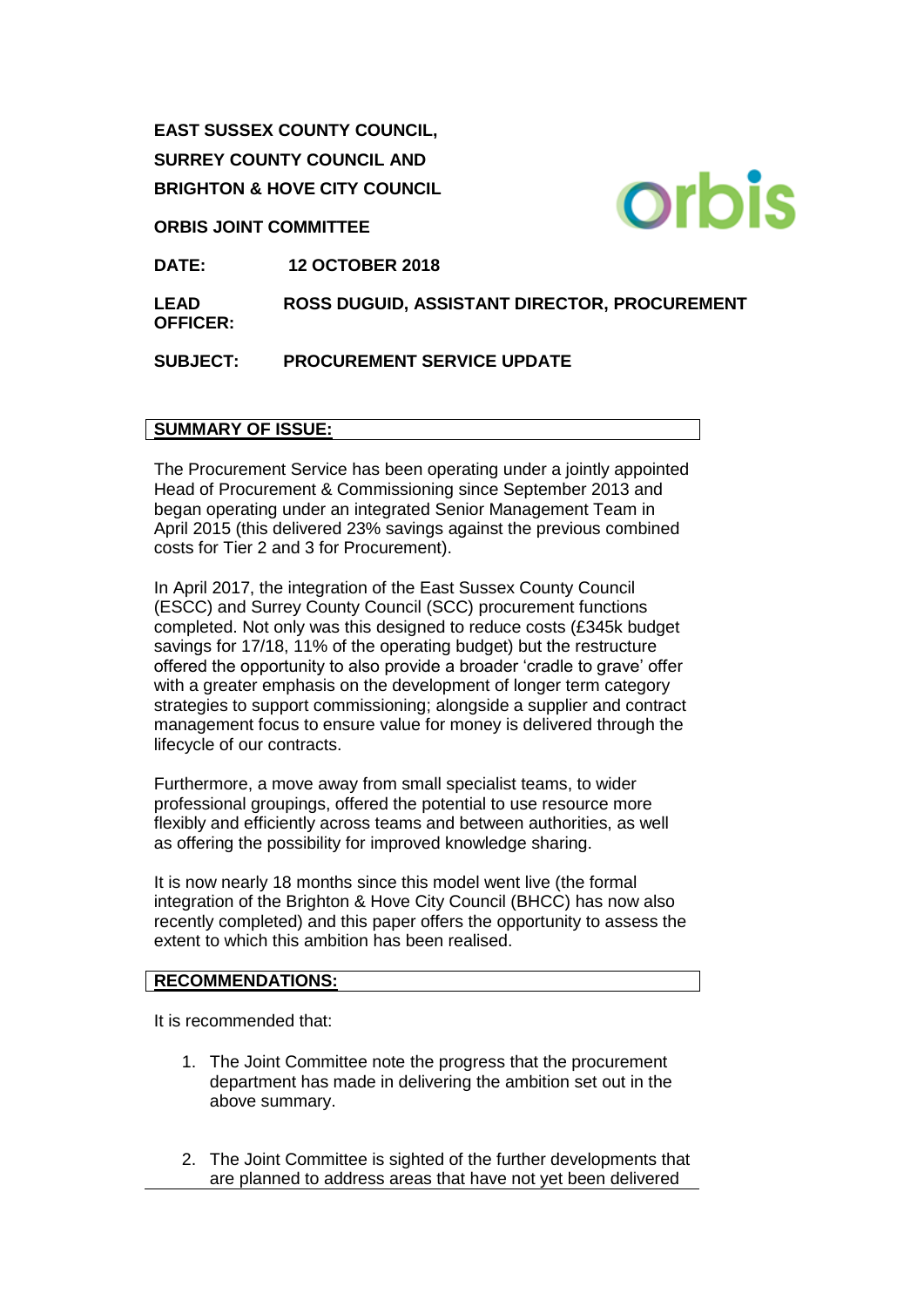(or are not in the process of being successfully delivered).

# **REASON FOR RECOMMENDATIONS:**

To ensure the Joint Committee is kept informed about the progress todate, including both successes and challenges, and understands the plans to address those areas that require further development.

## **DETAILS:**

## **Service Update for the Procurement Services Function.**

- 1. This section sets out progress made over the last 18 months against the three key objectives below:
	- Improved efficiencies through flexible use of resource etc.
	- A broader strategic offer encompassing the full procurement lifecycle.
	- Improved learning (and hence value for money) through effective joint working alongside underlying data, reporting and systems.

### *Improved Efficiencies: Flexible resource model*

- 2. The level of cross-functional working has steadily grown over the past 12 months. We now have an increasing body of examples of individuals working cross-authority to support peaks in demand elsewhere. This ranges from Highways Pavement Management to ePayslips and numerous IT&D projects.
- 3. We have developed a simple resource management tool, operated by a central programme management team,that enables us to effectively forward plan resource and to identify where we have capacity across the department.
- 4. Recent analysis to understand further opportunities for improvement, however, does point to a number of instances where senior resource continues to lead on projects that are of low complexity (projects are now segmented at the outset based on complexity/risk) and can be handled better by more junior staff, alongside a lighter governance process (see below). This will drive further efficiencies.

### *Improved Efficiencies: Process and Governance*

5. The Procurement Standing Orders (PSOs) across ESCC and SCC have been revised and largely harmonised (this supports flexible use of resource cross-authority) since February 2018. The revised BHCC orders are also in draft pending a governance review.



2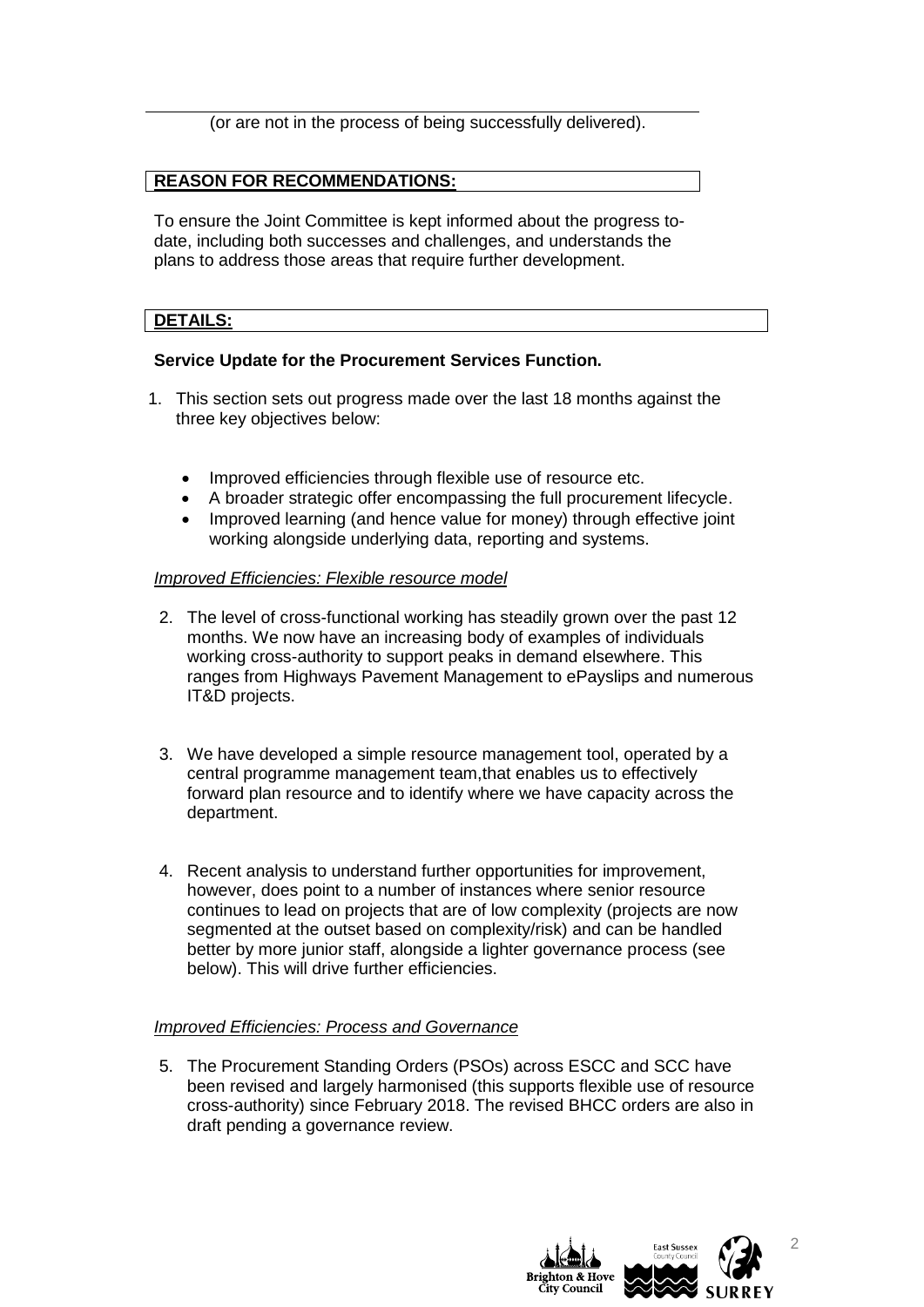6. This review seeks to learn the lessons from the past year, specifically whether our level of governance is proportionate and at the most effective point in the process. As a result we will be proposing changes in October that will see earlier challenge in the procurement process and lighter governance for our less complex procurements (we estimate this will allow us to 'fast-track' 30% of our procurements).

# *Improved Efficiencies: tail end spend*

7. A dedicated team has been created at ESCC and an existing team at SCC transferred into Procurement, to enable us to proactively manage our 'tail spend' i.e. the high volume, low value orders (£15-99k). The key focus of these teams is to identify opportunities to drive efficiencies and cash savings through measures such as aggregation, quick turnaround on one-off (tactical) procurement activities and use of an online marketplace, as well as supporting the development of local markets for micro/SME providers. They also provide 2<sup>nd</sup> line support for all Procurement related queries in partnership with the Help Desk. We will be reviewing the benefits of extending this approach to BHCC alongside the potential for further consolidation of the team.

# *Improved Efficiencies: Partnership working*

8. There is significant reciprocal value to be gained by closer partnership working, particularly with Districts and Boroughs. Orbis procurement is able to offer resilience and additional capacity to D&Bs whilst at the same time joining up workplans provides additional efficiencies. As a result we have recently entered into an agreement with Adur & Worthing Councils to provide procurement leadership and support and will look to explore the possibilities of extending this further going forward.

# *A broader strategic offer: Supply and Contract Management*

- 9. A small dedicated team was formed in April 17 to provide support to contract management undertaken by the services as well as direct involvement in ensuring/driving value from supplier relationships.
- 10. This team has built significant momentum and delivered a number of successes, including:
	- Segmentation of over 2100 contracts across Orbis based on a range of criteria (complexity, risk, value, opportunity etc.) – this segmentation has helped us to understand where we need to focus attention and the appropriate level at which different contracts need to be managed.
	- Launch of the contract management framework, comprising a set of tools that aid contract managers in the activities they need to undertake to successfully manage a contract (underpinned by the above segmentation).
	- Launch of a supplier collaboration programme at SCC (opportunities across 266 contracts are being reviewed). An existing, more focused,

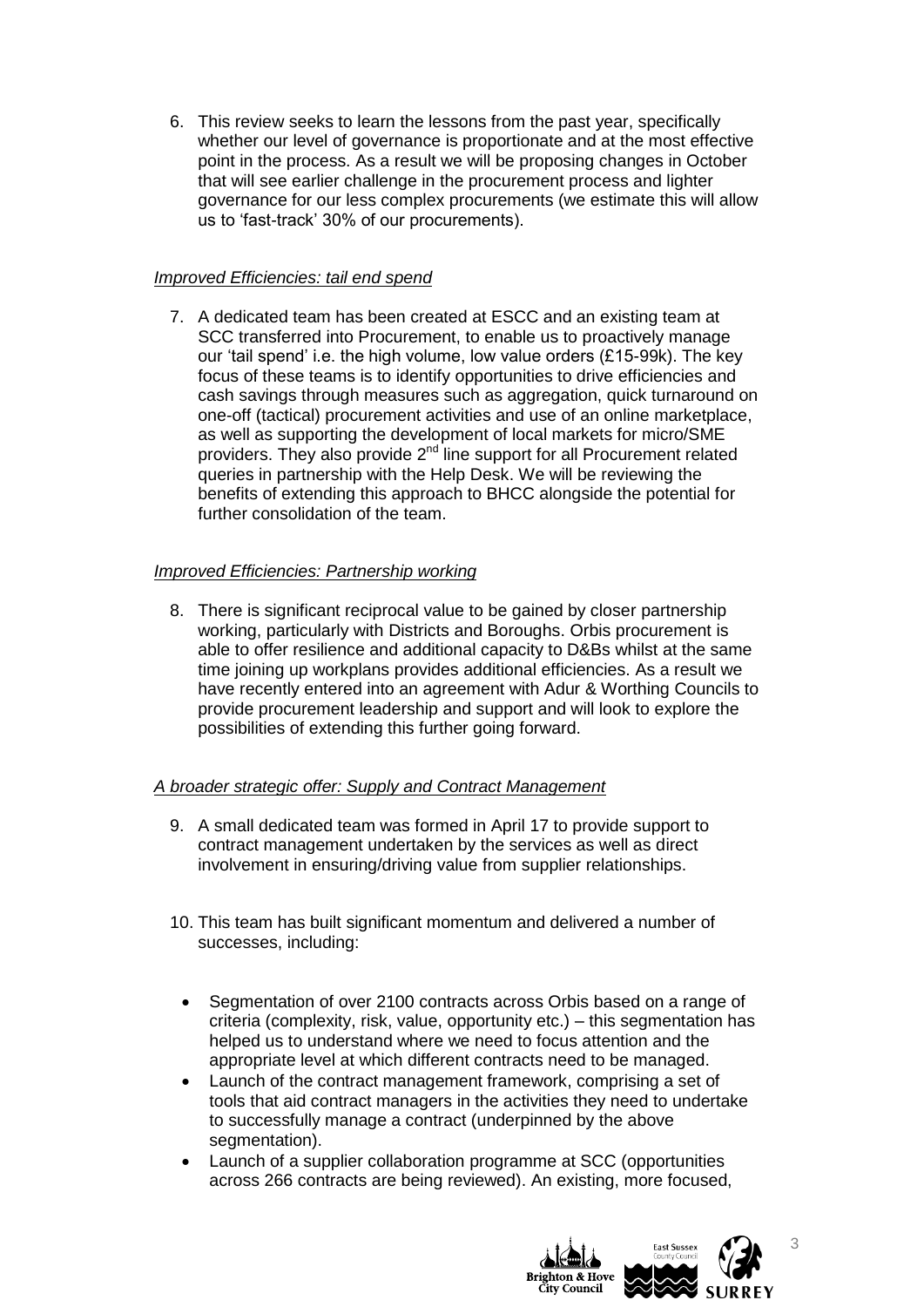programme is also in place at BHCC and the intent is to take the learnings from each to devise a common future approach.

- Implementation of a value for money tool, in conjunction with Cranfield University, to measure vfm across our key/strategic contracts; this has been applied successfully to the SCC Highways contracts (and will inform the future category strategy) and shortly will also be used across the ESCC Highways contract.
- Various other initiatives including: launch of supplier failure protocols to provide 'early warnings' of developing risks; launch of contract performance indicator tool; successful training of the team to practitioner level through the International Association for Contract & Commercial Management (IACCM); and recognition by central government of us as a leader in social value delivery and the part-time secondment of a member of one of the team to support them.

# *A broader strategic offer: Category Management*

- 11. A small, dedicated team was also formed in April 2017 to develop long term category strategies. Initial worked included the creation of a 'category map' that grouped spend into hierarchical segments, reflective of the markets. This map has allowed us to gain a consistent picture of spend across Orbis (see Tableau comments below).
- 12. The team successfully developed a draft three year programme of work and have delivered a number of strategies from this. However, changes within sovereign authorities have required them to reprioritise and progress has been slower than originally anticipated. Furthermore, the demand is noticeably different from each authority. It is an area that requires clear leadership focus going forward.

# *Improved learning: Joint Working*

13. From April 2017 we have run 51 joint projects, across 2 or all 3 partners (out of a total of approximately 450 projects). As a minimum this has driven resource efficiencies (a single procurement exercise instead of multiple) but also has increased our attractiveness in the market. There is continued scope to increase the percentage of joint procurements, where this is appropriate. An illustrative example would be the recent soft FM tender which included all 3 Orbis partners. This has delivered £400k cash releasing benefit alongside over £500k Social Value commitment (it also complements the new Orbis Property Services structure and offer to customers, which will allow a consistent joined up service and approach to contract management to be delivered).

### *Improved learning: Data, reporting and systems*

14. Significant effort has gone into improving the quality of the data we hold within our systems and the level of granularity we are able to gather from other systems. Furthermore, we have developed a common classification of our spend data for all 3 authorities that now allows us to view expenditure across (sub)categories and suppliers by authority or cross-authority. This reporting, alongside other performance reporting (e.g. contract end dates,

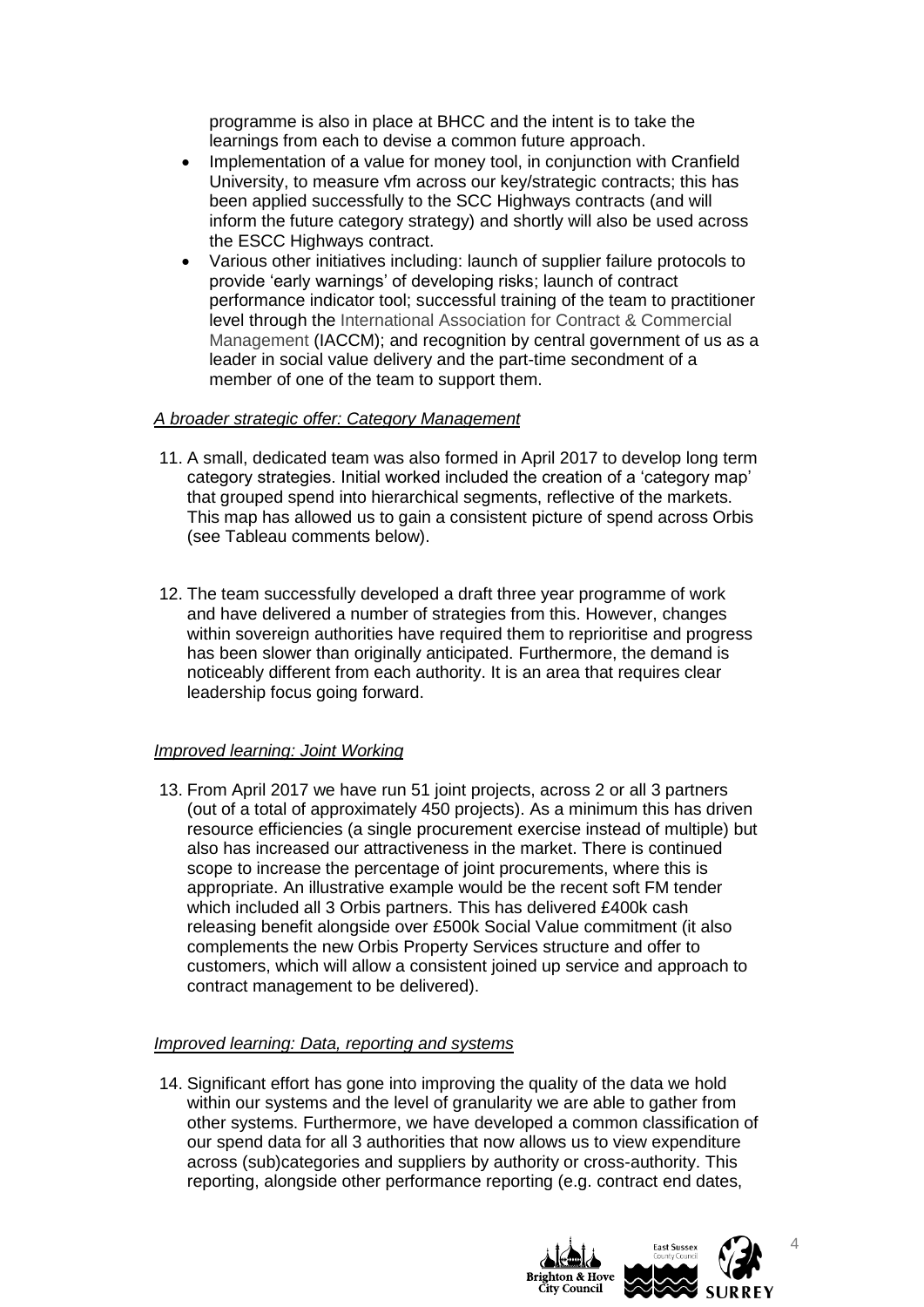red/amber/green project status) is available to all procurement staff, across the 3 authorities, via Tableau.

- 15. Going forward Tableau will become the default tool from which we manage our performance reporting across all teams within the department, upto and including our SLT.
- 16. The spend reporting has been complemented by a number of market dashboards that contain key indices to support Services decision making; to date these have been developed for Highways, Property and shortly ASC.
- 17. The widespread take-up of 'Navigator' over the past 12 months (a SharePoint site that acts as a repository of all key information as well as a message board) across the whole procurement department has been a very successful tool. In particular, this has facilitated the effective sharing of knowledge/ experience on projects across the sites.
- 18. We remain constrained, however, by the lack of scalability of the existing programme management tool we have in place which means we are currently unable to run this reliably in BHCC; we are currently working with colleagues to assess suitable alternatives.

# **FINANCIAL AND VALUE FOR MONEY IMPLICATIONS**

- 19. The procurement department delivered within budget for 2017/18 and is on target to do so in 2018/19.
- 20. Annual Performance targets are in place as a method of assessing VFM. Aside from the coverage of category strategies, we are on target to deliver the other target measures (including savings, contract coverage, social value, local supplier spend).
- 21. To better understand the extent to which the department comparatively provides a value for money service, we undertook two benchmarking exercises across all 3 authorities at the end of 2017, one quantitative (ROSMA) and the other qualitative (NPS).
- 22. ROSMA (Return On Supply Management Assets) is a quantitative benchmark developed by AT Kearney and the Chartered Institute of Purchasing and Supply (CIPS). Respondents include both public and private sector organisations (675 total).
- 23. There were a number of issues with the benchmarking that need to be resolved in any future rounds. However, overall most Orbis scores fell within Quartile 2 (Quartile 1, best performing companies. Quartile 4, worst performing). In particular, Orbis procurement costs as a percentage of total expenditure occupied a strong second quartile position (note, due to timings only ESCC and SCC were included in this initial benchmarking).
- 24. NPS (National Procurement Strategy) benchmark is a qualitative benchmark, comprising of a self assessment versus other local authorities (there was a 60% response rate from upper and second tier councils).